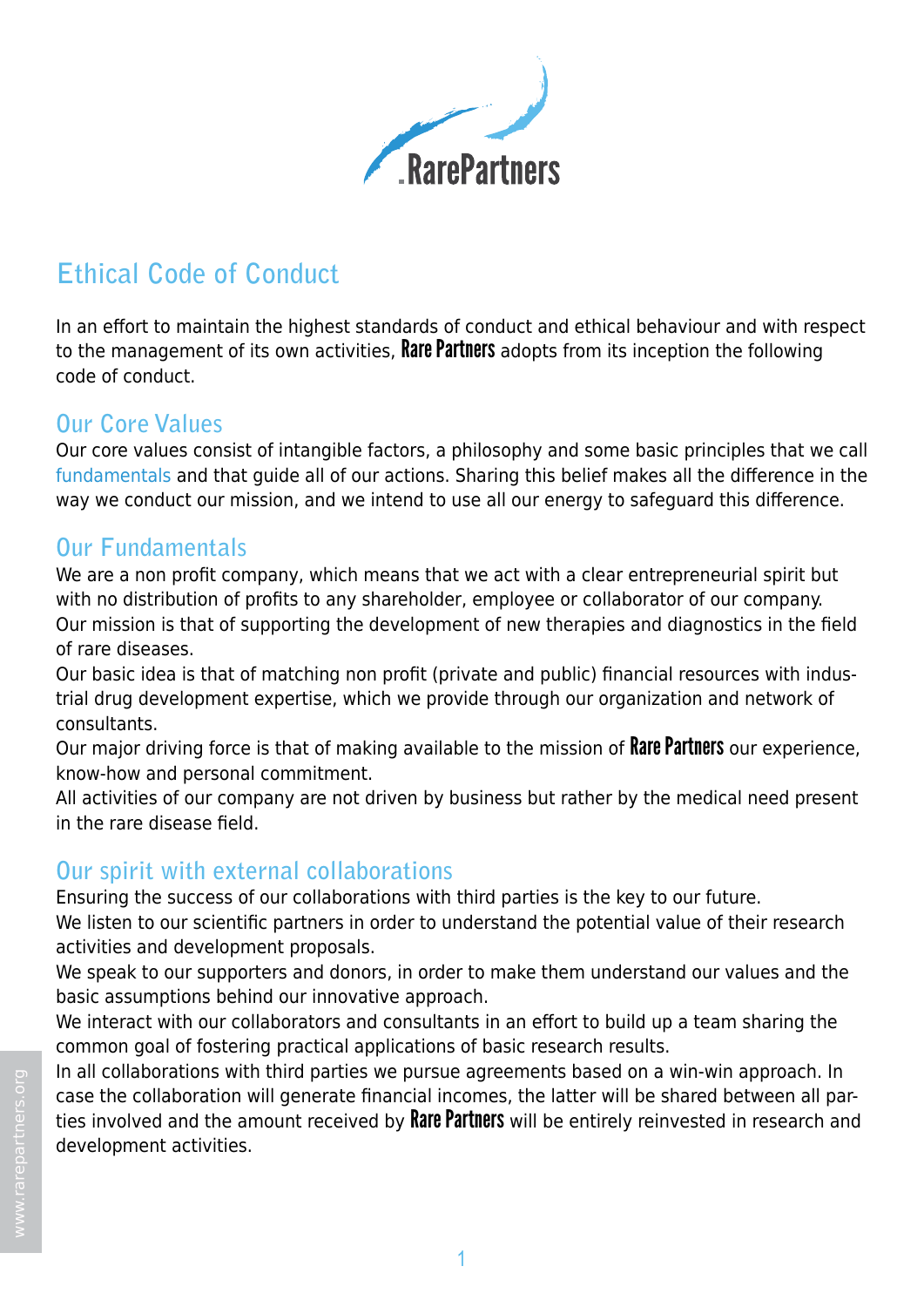### **Innovation**

Creativity and innovation are essential in all our activities.

We lead our programs in innovation from fundamental research to the fulfilment of our mission. We believe in the high degree of innovation of our initiative, which is one of the first examples of "not business-driven" companies.

### **People**

People are our main asset. They are recognised for their talent, behaviour, integrity and commitment to the mission. Our people share a common view of life, which does not consider the money as the highest priority. We reward them according to the standards of the industrial sector, but the main driving force is their willing of being of some benefit to the patients affected by rare diseases. We try to create an environment in which employees and collaborators are motivated and encouraged to reach their full potential and to work in team.

# **Standards**

The respect of selected standards guides our actions.

We maintain strictly our integrity and ethical standards.

We do not compromise on quality, safety or environment.

We comply with national and international legal requirements, adopting more demanding standards where appropriate.

## **Finances**

We are a privately-owned non profit company which has the final and unique goal to fulfil our mission. Thus, any financial operation is conducted under this key assumption towards the benefit of our projects with the final aim to foster the development of new therapeutic and diagnostic solutions for rare diseases.

Accordingly to the non profit nature of our company, incorporated in Italy as "Impresa Sociale", no financial gain or profit will be distributed in a direct or indirect way to any shareholder, employee or collaborator of Rare Partners.

The level of salaries for all Rare Partners employees is in accordance with the guidelines given in the Italian Law n° 155/2006, which provides definitions and regulations of the legal entity "Impresa Sociale".

We deal with issues of fund raising and compensation of our services in a fair manner, in accordance with the high ethical standards and with the non profit nature of the company.

In the event of conflict of interest between an individual employed by or collaborating with **Rare Partners** and any organization in which we have an interest, financial or otherwise, or with which we are affiliated, the individual shall disclose such conflict to **Rare Partners** as soon as he or she becomes aware of it, and any further resolution or matter should be treated accordingly. We seek financial or other resources solely in the best interests of our mission. No volunteer or staff member shall accept or seek, on behalf of self or any other person, any financial advantage or gain of other than nominal value offered as a result of the volunteer or staff member's Rare Partners affiliation.